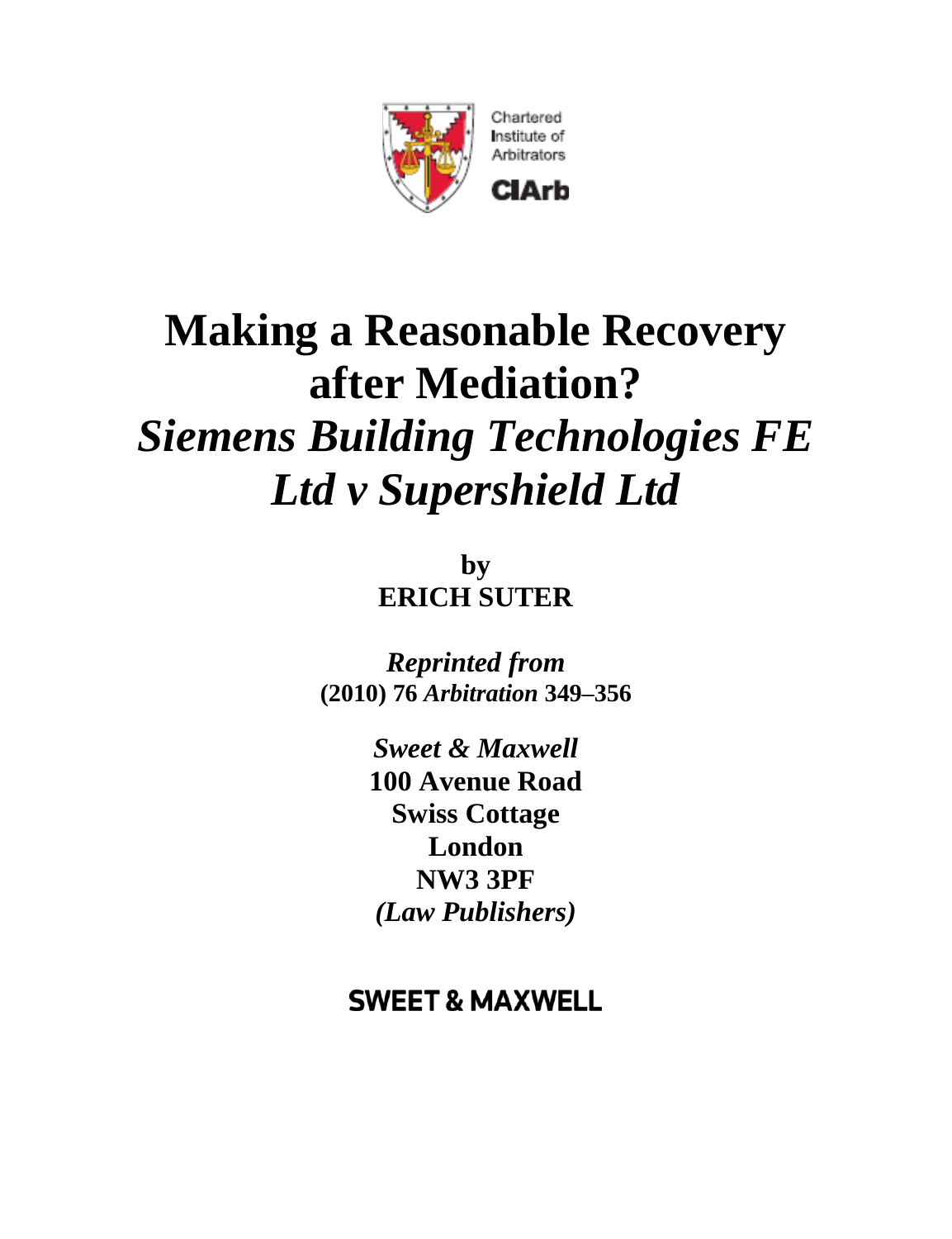### Making a Reasonable Recovery after Mediation? *Siemens Building Technologies FE Ltd v Supershield*  $Ltd<sup>1</sup>$

*by* ERICH SUTER

#### **1. BACKGROUND**

The freeholder, lessee and occupier of an office building sued the developer and builders for water damage which had, in turn, caused extensive electrical damage. The action was brought relying on warranties provided under the development and building contracts.

The water damage arose from a flood in the basement of the building caused by flooding of the tank which had been put into the building to feed the sprinkler system. The tank had a ball valve, rather like those found in domestic water tanks, with a float that rose as the water level in the tank reached a pre-determined level. As the float rose the lever arm turned the water off. The float was attached to the lever arm by two nuts and bolts. One of the nuts hadn't been tightened properly. The bolt it was holding came out. The float did not float. The ball valve did not shut. And the tank room flooded; causing considerable electrical damage.

But that was not the whole story. There were a number of other fail-safes specifically designed to prevent the tank room from flooding. First there was a 600mm wall around the tank which had been erected to contain any flooding—it was overwhelmed. Secondly there were drains in the tank room floor designed to drain off any flooding which did occur—but these had become blocked. Finally there was an electronic Building Management System which was in the process of being installed, but which at the time of the flood was not being monitored 24-hours a day—although it was accepted that it had received a number of signals arising from the incident.

#### **2. GREAT FLEAS**

It is said that "great fleas have little fleas upon their backs to bite 'em, And little fleas have lesser fleas, and so *ad infinitum*".2 A similar system, it seems, exists with contractors and subcontractors—"contractors have subbies upon their backs to bite 'em and subbies too, have subbies and so *ad infinitum*". It was from just such a ménage that the issues arose in the *Supershield* case.

Helical Bar (Chiswell Street) Ltd was the developer. Skanska Construction Ltd was the builder. Skanska had subcontracted for Haden Young Ltd to undertake certain mechanical and electrical work, including the installation of the sprinkler system. Haden Young Ltd, in turn, had subcontracted the installation of the sprinkler system to Siemens Building Technologies FE Ltd (Siemens). And Siemens had subcontracted some of the installation work on the sprinkler system to Supershield Ltd (Supershield). Siemens had also contracted with AC Plastics Industries Ltd to supply and fit the sprinkler supply tank under a quotation which included provision "for two ball valve boxes and two ball valve plates". The ball valve assemblies themselves were the subject of another supply contract between Siemens and Lansdale Viking Ltd and were manufactured by The Peter Smith Valve Co Ltd.

<sup>1</sup> *Siemens Building Technologies FE Ltd v Supershield Ltd* [2010] EWCA Civ 7; [2010] N.P.C. 5 (January 20, 2010).

<sup>2</sup> A. De Morgan, *Budget of Paradoxes* (1872), p.377.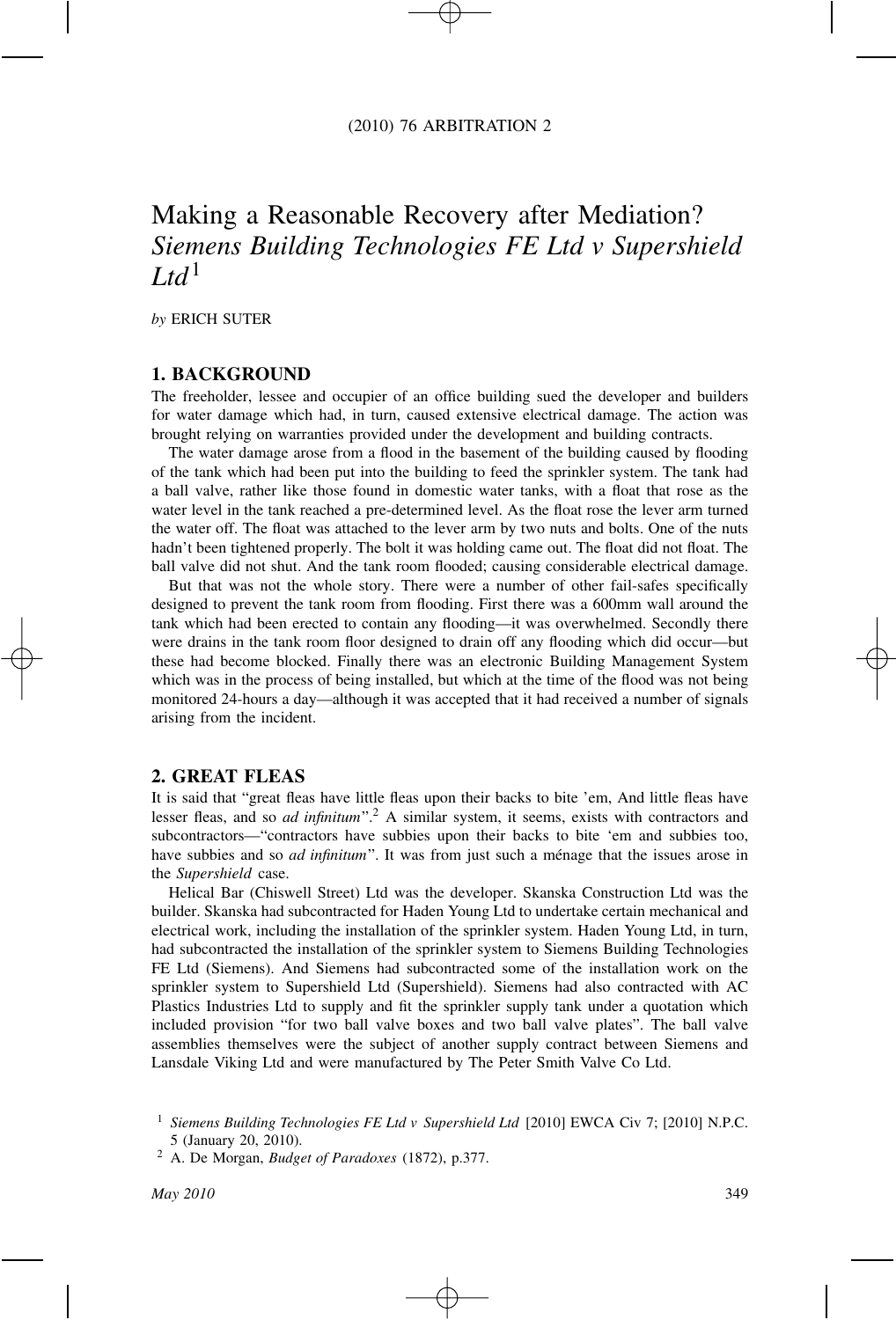#### **3. CLAIM AND SETTLEMENT**

The freeholder, lessor and occupier of the building brought claims against both the developer and the builder in respect of the electrical damage caused by the water damage. Before long the various subcontractors who had been contracted to work on the sprinkler system found themselves joined in the proceedings under Pt 20 of the CPR as each blamed the one lower down the contract chain for the damage.

In June 2008 there was a mediation at which Siemens settled the claimants' claims for £2,864,080.00 (just under 50 per cent of the total amount in dispute), but maintained its Pt 20 claim against Supershield for the whole of the settlement amount plus interest. And it was from this case that the *Supershield* appeal arose.

At the trial in the Pt 20 proceedings between Siemens and Supershield Ramsey J. found that Supershield was responsible, under the terms of the subcontract, for fitting the ball valve and float (rather than AC Plastics which Supershield had suggested had had responsibility for that part of the work). The judge also found, as a matter of fact, that Supershield had fitted the float connectors and that the nut which had been the cause of the damage had been left loose at that time. So he found Supershield liable to Siemens in respect of the damage. Finally the judge found that the amount for which Siemens had settled was reasonable and he therefore found in favour of Siemens and awarded Siemens the settlement sum plus interest. It was against this finding<sup>3</sup> that Supershield appealed.

Supershield's argued that the judge's construction of Supershield's subcontract had been wrong to the extent that it suggested that Supershield was responsible for fitting the ball valve and float system. This, and a subsidiary argument which was reliant on that argument succeeding, were both rejected by the Court of Appeal. This left only the question of whether the amount paid by Siemens to settle was recoverable against Supershield under Pt 20.

#### **4. RECOVERABILITY OF SUMS PAID IN SETTLEMENT**

The starting point for determining whether or not a sum paid out in settlement can be recovered by the payer (here Siemens) against a third party (here Supershield) is by asking the two questions put by Lord Coleridge C.J. to the jury in *Fisher v Val de Travers*. <sup>4</sup> The first is whether the payer acted reasonably in settling the claim; the second is whether the amount paid in settlement was reasonable. In *Biggin v Permanite*<sup>5</sup> Somervell L.J. said that those two questions were really one as:

"[I]t would seem to be difficult to say that, if the answer to the second question was 'Yes', the answer to the first question could be 'No'."6

However, in *Comyn Ching & Co (London) Ltd v Oriental Tube Co Ltd,*<sup>7</sup> Goff L.J., whilst agreeing with Somervell L.J. in *Biggin* that "in practice I think [the two questions] will generally be found to merge into one another",<sup>8</sup> went on to suggest that in certain situations they might not. By way of example he suggested that:

"[I]f the point was one which could be speedily and cheaply determined, it might not be reasonable as against the indemnifier to settle, though if there were going to be a settlement, the amount might be perfectly reasonable."

<sup>3</sup> *Siemens Building Technologies FE Ltd v Supershield Ltd* [2009] EWHC 927 (TCC); [2009] T.C.L.R. 7, Ramsey J.

<sup>4</sup> *Fisher v Val de Travers* (1876) 1 C.P.D. 511; 45 L.J.Q.B. 479; (1874–80) All E.R. Rep. 622.

<sup>5</sup> *Biggin v Permanite* [1951] 2 K.B. 314; [1951] 2 All E.R. 191; [1951] 2 T.L.R. 159 CA.

<sup>6</sup> *Biggin v Permanite* [1951] 2 K.B. 314 at 320; [1951] 2 All E.R. 191; [1951] 2 T.L.R. 159 CA.

<sup>7</sup> *Comyn Ching & Co (London) Ltd v Oriental Tube Co Ltd* [1979] 17 B.L.R. 56 CA.

<sup>8</sup> *Comyn Ching & Co (London) Ltd v Oriental Tube Co Ltd* [1979] 17 B.L.R. 56 CA at 89.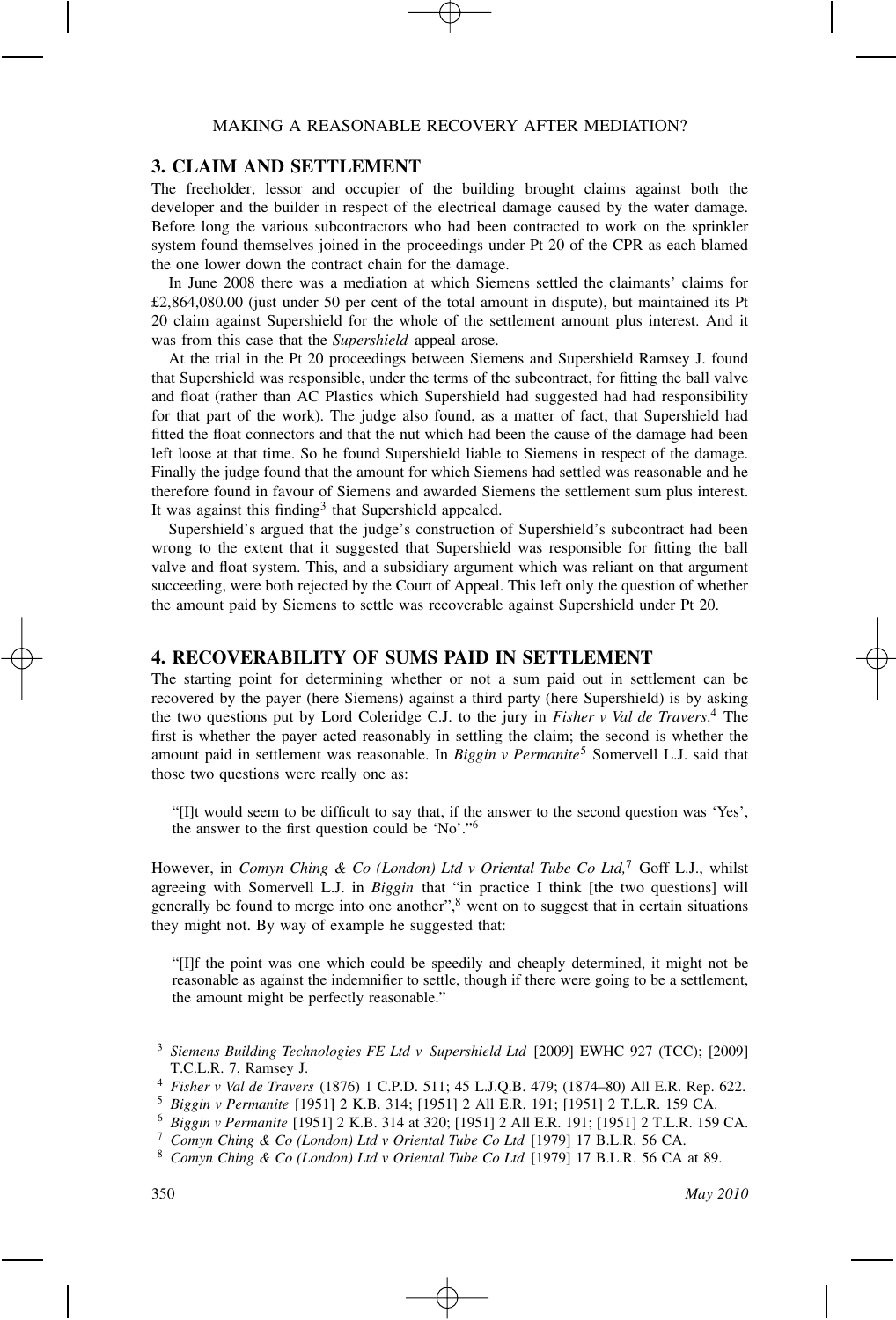#### (2010) 76 ARBITRATION 2

And, in *Comyn Ching* itself, Goff L.J. dealt with the two questions separately.

In *Comyn Ching* Goff L.J. was able to answer the question of whether or not it had been reasonable for *Comyn Ching* to settle in the affirmative, on the basis that:

"Ching were advised to settle by competent and experienced legal advisers. That is not conclusive but clearly important. Ching were facing long and complex litigation which was bound to be costly, and the outcome of which they could not foresee with any certainty."9

The fact that the settlement was entered into on legal advice, taken together with the uncertainty of litigation, made the decision to settle reasonable. In *Biggin* Somervell L.J. too considered what would be relevant evidence in trying to establish whether or not a settlement was reasonable: "I think it relevant to prove that the settlement was made under advice legally taken." At first instance in *Supershield* Ramsey J. considered that issues of legal advice and the uncertainties of litigation fell to be considered under the second leg of Lord Coleridge C.J.'s direction to the jury; perhaps a further indication of how difficult it is to separate the two questions in practice:

"The test of whether the amount paid in settlement was reasonable is whether the settlement was, in all the circumstances, within the range of settlements which reasonable people in the position of the settling party might have made. Such circumstances will generally include:

- (a) The strength of the claim;
- (b) Whether the settlement was the result of legal advice;
- (c) The uncertainties and expenses of litigation;
- (d) The benefits of settling the case rather than disputing it." $10$

In *Supershield* Siemens had entered into the settlement on legal advice.<sup>11</sup> Ramsey J. also went on to note that:

"[T]he question of whether a settlement was reasonable is to be assessed at the date of the settlement when necessarily the issues between the [original parties to the dispute] remained unresolved."12

Colman J. in *General Feeds v Slobodna Plovidba Yugoslavia*<sup>13</sup> said:

"Unless the claim is of sufficient strength reasonably to justify a settlement and the amount paid in settlement is reasonable having regard to the strength of the claim, it cannot be shown that the loss has been caused by the relevant eventuality or breach of contract [for which the indemnifier is liable]. That is not to say that unless it can be shown that the claim is likely to succeed it will be impossible to establish that it was reasonable to settle it. There may be many claims which appear to be intrinsically weak but which common prudence suggests should be settled in order to avoid the uncertainties and expenses of litigation. Even the successful defence of a claim in complex litigation is likely to involve substantial irrevocable costs*...* Unless it appears on the evidence that the claim is so weak that no reasonable owner or club would take it sufficiently seriously to negotiate any settlement

<sup>9</sup> *Comyn Ching & Co (London) Ltd v Oriental Tube Co Ltd* [1979] 17 B.L.R. 56 CA at 89.

- <sup>10</sup> *Siemens Building Technologies FE Ltd v Supershield Ltd* [2009] EWHC 927 (TCC); [2009] T.C.L.R. 7 at [80].
- <sup>11</sup> *Siemens Building Technologies FE Ltd v Supershield Ltd* [2009] EWHC 927 (TCC); [2009] T.C.L.R. 7 at [117].
- <sup>12</sup> *Siemens Building Technologies FE Ltd v Supershield Ltd* [2009] EWHC 927 (TCC); [2009] T.C.L.R. 7 at [117].
- <sup>13</sup> *General Feeds Inc Panama v Slobodna Plovidba Yugoslavia* [1999] 1 Lloyd's Rep. 688.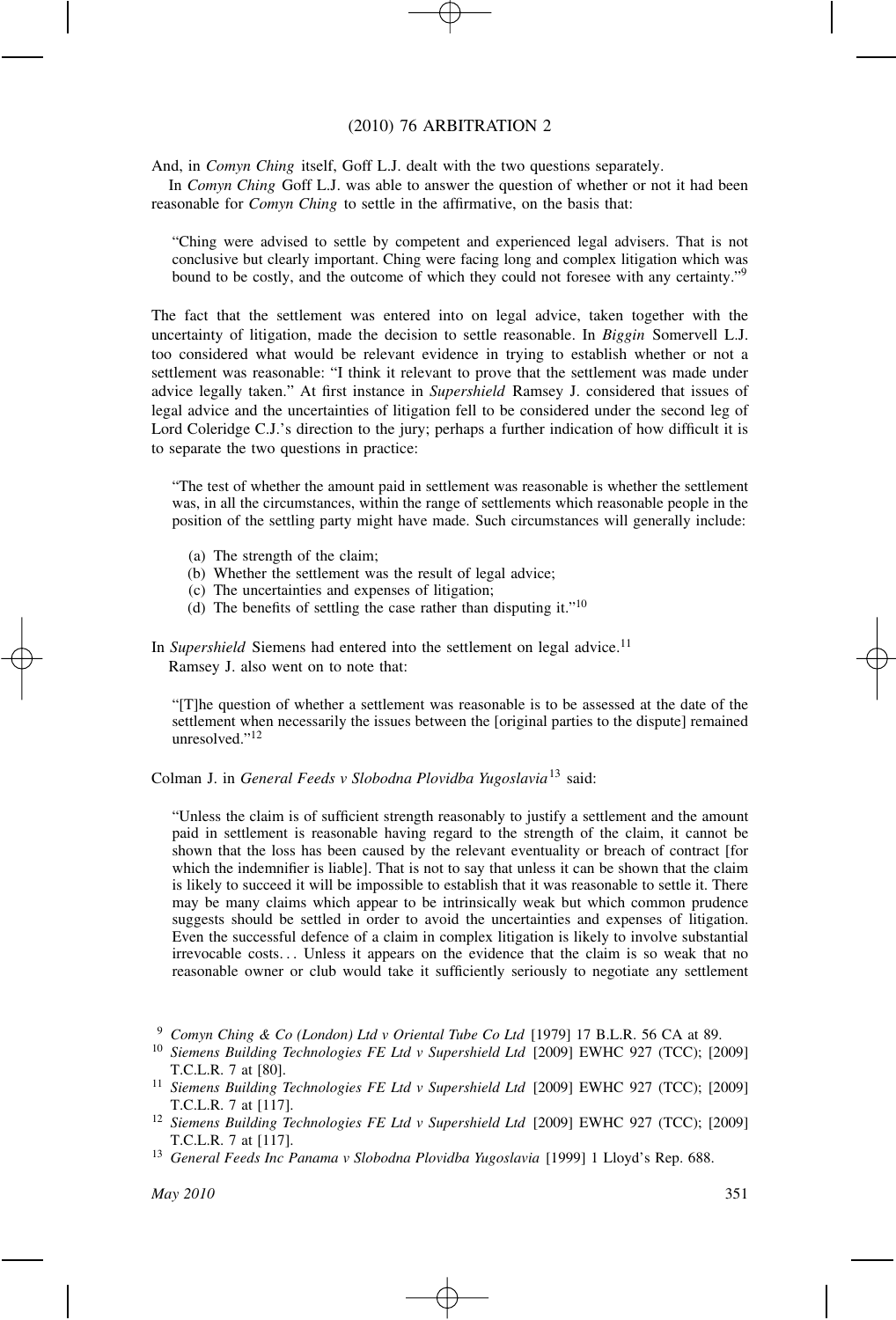involving payment, it cannot be said that the loss attributable to a reasonable settlement was not caused by the breach by reason of which the goods are in a damaged condition."14

In *John F Hunt Demolition Ltd v ASME Engineering Ltd*<sup>15</sup> Coulson J. took this a step further, agreeing with Colman J.'s analysis in *General Feeds*:

"[A] claim will usually have to be so weak as to be obviously hopeless before it can be said that settlement of the claim was unreasonable."<sup>16</sup>

Indeed the requirement that it must be "reasonable" for the payer to settle does not even require that the payer be liable to the claimant. In both *Comyn Ching* and *General Feeds* there was no actual liability on the part of the payer to pay, but it was nonetheless found reasonable in both cases for the payer to have reached a settlement. The costs and uncertainty of the litigation process are such that settlement may be reasonable (and possibly more cost efficient) than succeeding at trial. However as Akenhead J. pointed out in *AXA Insurance Plc v Cunningham Lindsay (United Kingdom) Ltd*17:

"[Whilst the] mere fact that the Claimant is not liable to the third party, either at all or for the sums payable pursuant to the settlement, is not necessarily a bar to recovery or to the establishment of the reasonableness of the settlement*...* the fact that the Claimant was not liable to the third party either at all or for anything approaching the sums payable, may be a factor in determining that the settlement was unreasonable."<sup>18</sup>

The upshot of these cases seems to be that it will be rare for a decision to settle not to be reasonable, leaving only the question of "at what level"?

#### **5. REASONABLE SETTLEMENT, CAUSATION AND REMOTENESS**

The level of settlement which is reasonable will depend on all the circumstances of the case. In *Biggin v Permanite*<sup>19</sup> Somervell L.J., having first noted that it would be relevant to prove that the settlement was made under legal advice, said:

"What evidence is necessary to establish reasonableness?*...* The plaintiff must, I think, lead evidence, which can be cross-examined, as to facts which the witnesses themselves prove and as to what would probably be proved if, as here, the arbitration had proceeded, so that the court can come to a conclusion whether the sum paid was reasonable. The defendant may, by cross-examination, as was done here, seek to show that it was not reasonable, or call evidence which leads to the same conclusion. He might in some cases show that some vital matter had been overlooked."<sup>20</sup>

Clarke J. in *The Sargasso*<sup>21</sup> considered what was meant by Somervell L.J.'s reference to a "vital matter" which "had been overlooked" in the passage quoted above. He said:

- <sup>14</sup> *General Feeds* [1999] 1 Lloyd's Rep. 688 at 691.
- <sup>15</sup> *John F Hunt Demolition Ltd v ASME Engineering Ltd* [2007] EWHC 1507 (TCC); [2008] 1 All E.R. 180; [2008] 1 All ER (Comm) 473.
- <sup>16</sup> *John F Hunt Demolition Ltd v ASME Engineering Ltd* [2007] EWHC 1507 (TCC); [2008] 1 All E.R. 180; [2008] 1 All ER (Comm) 473 at [61].
- <sup>17</sup> *AXA Insurance Plc v Cunningham Lindsay (United Kingdom) Ltd* [2007] EWHC 3023 (TCC).
- <sup>18</sup> *AXA Insurance Plc v Cunningham Lindsay (United Kingdom) Ltd* [2007] EWHC 3023 (TCC) at [273].
- <sup>19</sup> *Biggin & Co Ltd v Permanite Ltd* [1951] 2 K.B. 314; [1951] 2 All E.R. 191 CA.
- <sup>20</sup> *Biggin v Permanite* [1951] 2 K.B. 314; [1951] 2 All E.R. 191 CA at 196.
- <sup>21</sup> *Stargas SpA v Petredec (The Sargasso)* [1994] 1 Lloyd's Rep. 412.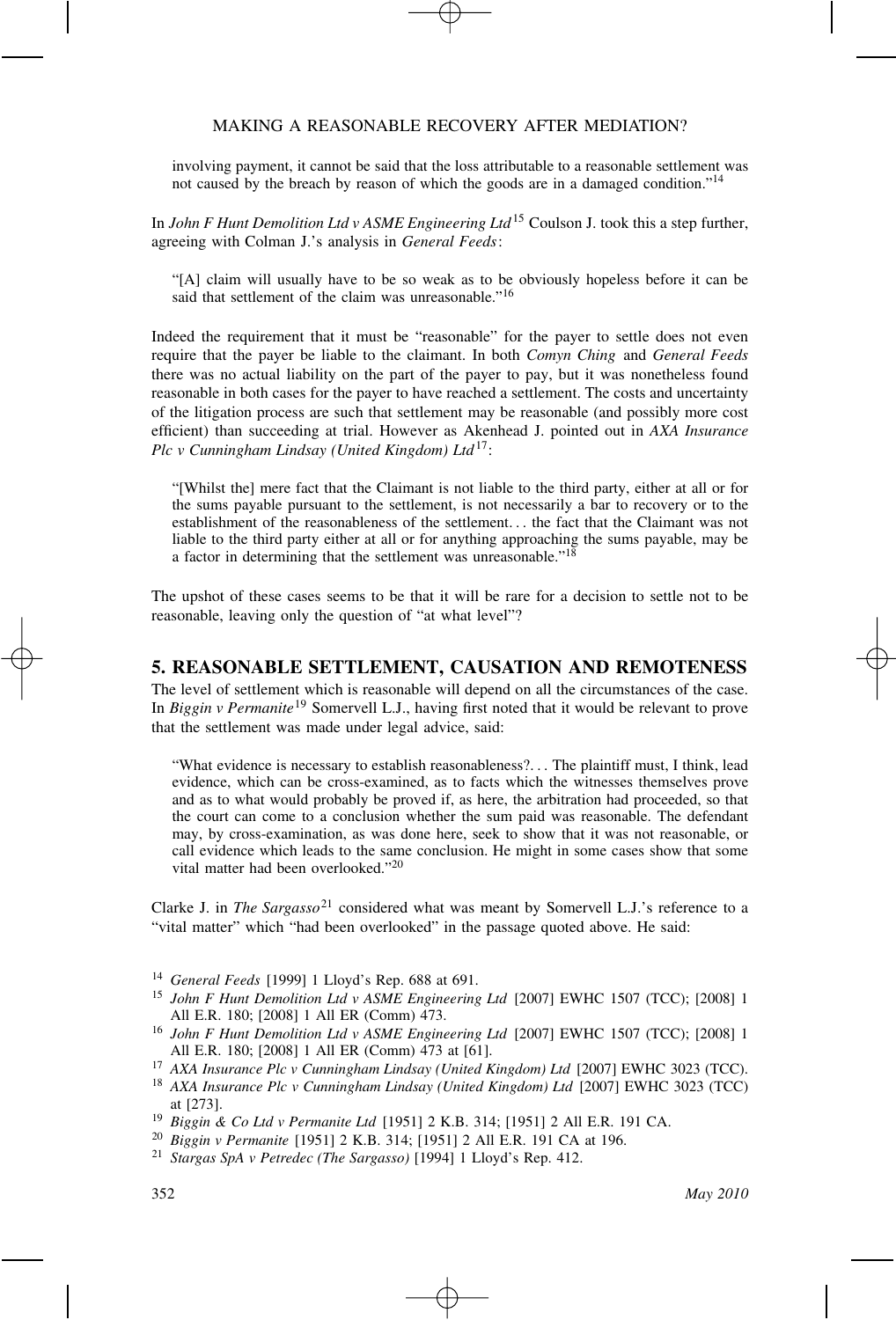#### (2010) 76 ARBITRATION 2

"If this were a settlement case I would regard myself as bound to hold that the Plaintiffs would have to prove that the amount for which they had settled was reasonable. It is not clear to me how far the Court of Appeal thought that the Plaintiffs must go in establishing that fact. Nevertheless, the Court of Appeal appears to have thought that*...* some examination of the underlying facts would be required*...* Mr Nolan submits that the statement of Singleton L.J. that the Defendant might in some cases show that some vital matter had been overlooked shows that he thought that it was open to the Defendant to rely upon evidence which was not available to the Plaintiff at the time. I do not so read it. It seems to me that Singleton L.J. may have meant no more than that, if the Plaintiff overlooked a point which he ought to have taken, the amount of the agreement would not be regarded as the correct measure of damages in the subsequent action."22

In other words one of the things an "indemnifier" can challenge in relation to the settlement is whether the payer overlooked some "vital matter" that might have affected the level of liability, and hence the level of settlement reached. But only, in Clarke J.'s view, if it was or should have been known about at the time of the settlement.<sup>23</sup>

In the Court of Appeal Supershield argued that Siemens had defences to the water damage claims on the grounds both of causation and remoteness. Although Supershield accepted that those defences were not strong enough for Siemens to have declined to settle at all, it argued that those defences made settlement at the level that the cases were settled at too high. Those defences were, in effect (although not expressly as far as can be seen from the Court of Appeal's judgment), being put forward as "vital matters" which had been overlooked by Siemens in reaching the settlement it did.

On the question of causation the Court of Appeal agreed with Ramsey J.'s decision at first instance. Whilst the blockage of the drains failed to relieve the impact of the flooding, it was nonetheless the failure of the ball joint which had been the effective cause of the flood.

The issue of remoteness was more involved. The *locus classicus* on remoteness of damage in contract cases is *Hadley v Baxendale*<sup>24</sup> where Alderson B. said:

"[W]here two parties have made a contract which one of them has broken, the damages which the other party ought to receive in respect of such breach of contract is such as may fairly and reasonably be considered either arising naturally, i.e. according to the usual course of things, from such breach of the contract itself, or such as may reasonably be supposed to have been in the contemplation of both parties, at the time they made the contract, as the probable result of the breach of it."25

Having noted *Hadley v Baxendale* Toulson L.J. went on to consider a number of cases which had modified its effect. He concluded that:

"*Hadley v Baxendale* remains the standard rule but it has been rationalised on the basis that it reflects the expectation to be imputed to the parties in the ordinary case, i.e. that a contract breaker should ordinarily be liable to the other party for damage resulting from his breach if, but only if, at the time of making the contract a reasonable person in his shoes would have had damage of that kind in mind as not unlikely to result from a breach. However,

<sup>22</sup> *The Sargasso* [1994] 1 Lloyd's Rep. 412 at 423.

<sup>23</sup> This is consistent with Ramsey J.'s view in *Supershield* [2009] EWHC 927 (TCC); [2009] T.C.L.R. 7—see at [80]—text fn.12 above. (This was not dealt with on appeal, although there was not, as far as I am aware, anything which came to light between the date of settlement and the hearing of the *Supershield* case itself which might have made this a live issue at the hearing or on appeal.)

<sup>24</sup> *Hadley v Baxendale* (1854) 9 Ex. 341.

<sup>25</sup> *Hadley v Baxendale* (1854) 9 Ex. 341 at 354.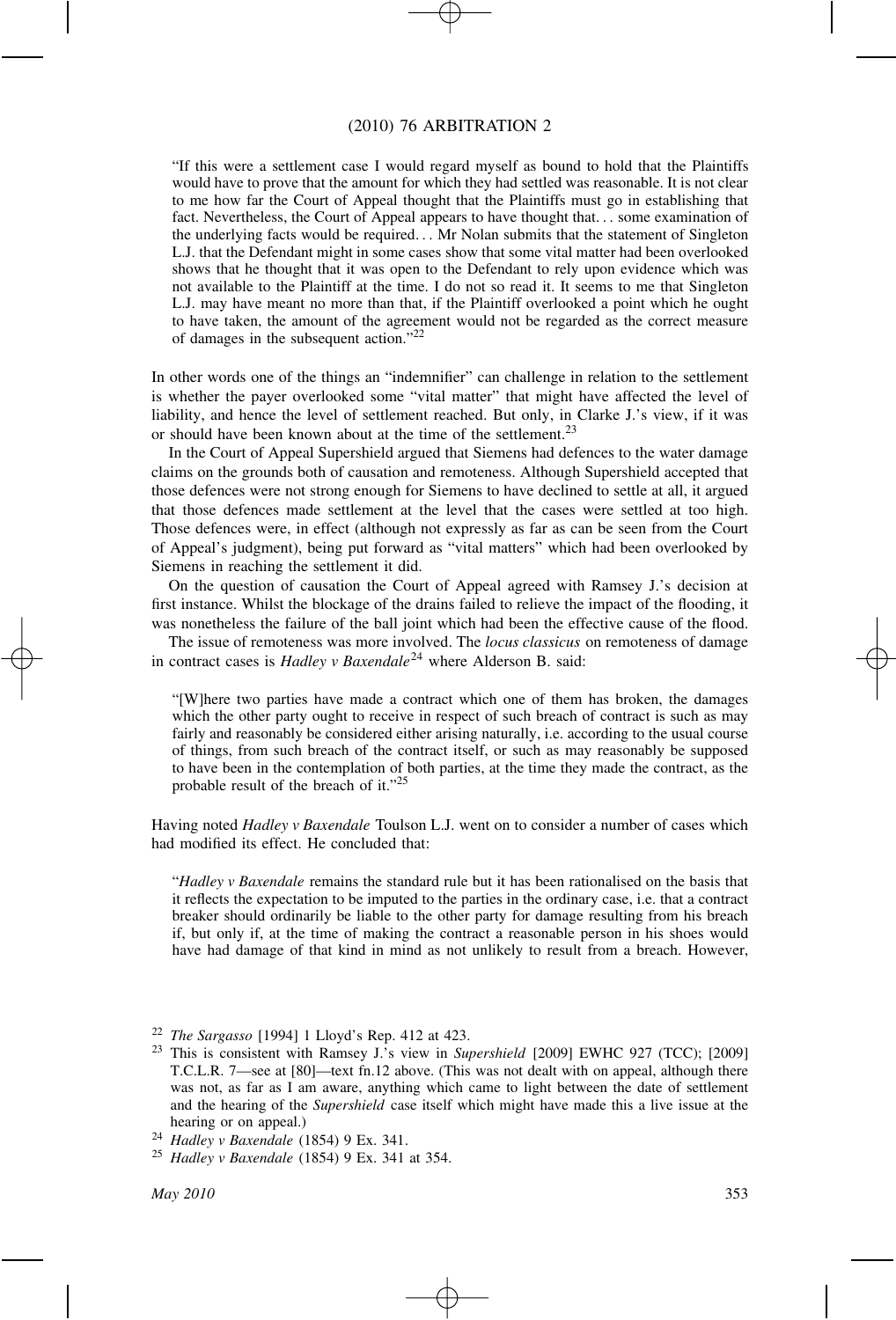*South Australia*<sup>26</sup> and *Transfield Shipping*<sup>27</sup> are authority that there may be cases where the court, on examining the contract and the commercial background, decides that the standard approach would not reflect the expectation or intention reasonably to be imputed to the parties. In those two instances the effect was exclusionary; the contract breaker was held not to be liable for loss which resulted from its breach although some loss of the kind was not unlikely. But logically the same principle may have an inclusionary effect. If, on the proper analysis of the contract against its commercial background, the loss was within the scope of the duty, it cannot be regarded as too remote, even if it would not have occurred in ordinary circumstances."28

A distinct feature in *Supershield*, Toulson L.J. noted, was that both the ball valve and the drains were designed to control the water involved in the sprinkler system; no previous case had been found which involved a similar situation. The question therefore was: since there were other safeguards apart from the ball valve assembly itself to protect against water damage, did that make the likelihood of water damage caused by a fault in the ball valve assembly too remote? In deciding that it didn't, Toulson L.J. noted Tim Lord QC's observation that (at [44]):

"[T]he reason for having a number of precautionary measures is for them to serve as a mutual back up, and it would be a perverse result if the greater the number of precautionary measures, the less the legal remedy available to the victim in the case of multiple failures."

Toulson L.J. concluded that the existence of the drains did not make the damage caused by the failure of the ball valve too remote (at [45]):

"The ball valve was the first means of protection against water causing damage to other parts of the building and it failed*...* I would conclude that the flood which resulted from the escape of water from the sprinkler tank, even if it was unlikely, was within the scope of Siemens' contractual duty to prevent."

Having reached the conclusion that the damage was not too remote to be outside Siemens' contractual duty to prevent, Toulson L.J. went on to observe that that part of his decision went further than was necessary:

"Siemens had only to show that it was reasonable to settle the claims made against it as it did. I see no proper reason for overturning the judge's conclusion that it was reasonable." (At [45].)

#### **6. RANGE OF "REASONABLE SETTLEMENTS"**

At first instance Ramsey J. held:

"The claim [against Siemens] was, in my view, strong and the defences weak but, on any view, the strength of the case would have justified a settlement in the mid range of around 50% of the sums claimed. The claim was settled on the basis of legal advice. In the light of what Siemens knew or ought reasonably to have known at the time of the settlement as to the strength of the claim, of the uncertainties and expenses of litigation and of the benefits of settling the case rather than disputing it, I consider that the settlement was within

<sup>26</sup> *South Australia Asset Management Corp v York Montague Ltd* [1997] A.C. 191; [1996] 3 W.L.R. 87.

<sup>27</sup> *Transfield Shipping Inc v Mercator Shipping Inc* [2008] UKHL 48; [2009] 1 A.C. 61.

<sup>28</sup> *Siemens* [2010] EWCA Civ 7; [2010] N.P.C. 5 at [43].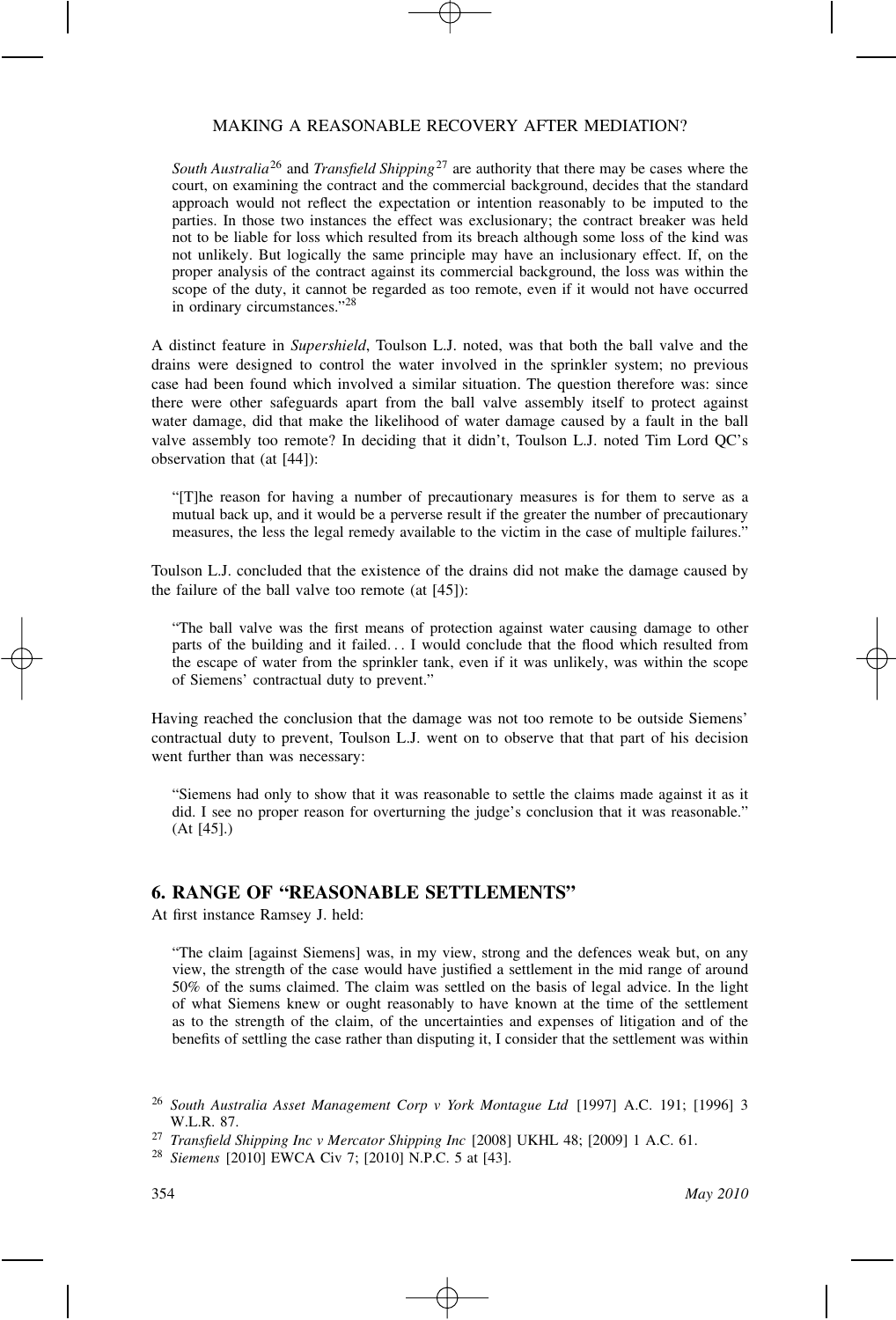#### (2010) 76 ARBITRATION 2

the range of settlements which reasonable people in the position of Siemens might have made."<sup>29</sup>

Toulson L.J. too adopted the "range of reasonable settlements" approach:

"The issue which the judge has to decide is not what assessment he would have made of the likely outcome of the settled litigation, but whether the settlement was within the range of what was reasonable. If he decides that it was, an appellate court will not interfere with his decision unless persuaded that he erred in principle or (which is intrinsically unlikely) that his decision was incapable of justification on any reasonable view."30

For employment lawyers the "range of reasonable responses" test is well established in unfair dismissal claims. It was laid down in *Iceland Frozen Foods v Jones.*<sup>31</sup> It established that in employment cases there was a "band of reasonable responses" which an employer might make to employee's conduct or capability. The Employment Appeals Tribunal's judgment in *Iceland Frozen Foods* approved an example from an earlier case which shows the potential extent of the application of the "range of reasonable responses" test:

"In a given set of circumstances it is possible for two perfectly reasonable employers to take different courses of action in relation to an employee. Frequently there is a range of responses to the conduct or capacity of an employee on the part of an employer, from and including summary dismissal downwards to a mere informal warning, which can be said to have been reasonable."<sup>32</sup>

The Court of Appeal's application in *Supershield* of "range of reasonable responses" test (or more precisely the "range of reasonable settlements" test) to the recoverability of settlement sums from liable third parties is also consistent with the general approach of the courts in promoting settlements. Toulson L.J. observed:

"Megarry J. once described the law reports as charts of the wrecks of unsinkable cases. Because of its uncertainty and expense, prudent parties usually try to avoid litigation where possible. It has to be borne in mind that the "settlement value" of a claim is not an objective fact (or something which can be assessed by reference to an available market) but a matter of subjective opinion, taking account of all relevant variables. Often parties may have widely different perceptions of what would be a fair settlement figure without either being unreasonable. The object of mediation or negotiation is then to close the gap to a point which each finds acceptable."33

The application of a "range of reasonable settlements" test to see if sums paid by way of settlement were within the scope of a "reasonable settlement" in the circumstances, to determine what can be recouped from a liable third party, will certainly help to promote settlement in cases where there might be some residual question as to whether or not the party agreeing to the settlement is ultimately responsible for "picking up the tab". It will also help in cases where there might otherwise be an argument over the level of settlement. An indemnifier will need to think carefully about challenging the level of settlement if it

<sup>29</sup> *Siemens* [2009] EWHC 927 (TCC) ; [2009] T.C.L.R. 7 at [117].

<sup>30</sup> *Siemens* [2010] EWCA Civ 7; [2010] N.P.C. 5 at [28].

<sup>31</sup> *Iceland Frozen Foods v Jones* [1983] I.C.R. 17; [1983] I.R.L.R. 17 EAT, per Browne-Wilkinson J.

<sup>32</sup> *Rolls-Royce Ltd v Walpole* [1980] I.R.L.R. 343 at 346 approved in *Iceland* [1983] I.C.R. 17; [1983] I.R.L.R. 17 at 23.

<sup>33</sup> *Siemens* [2010] EWCA Civ 7; [2010] N.P.C. 5 at [28].